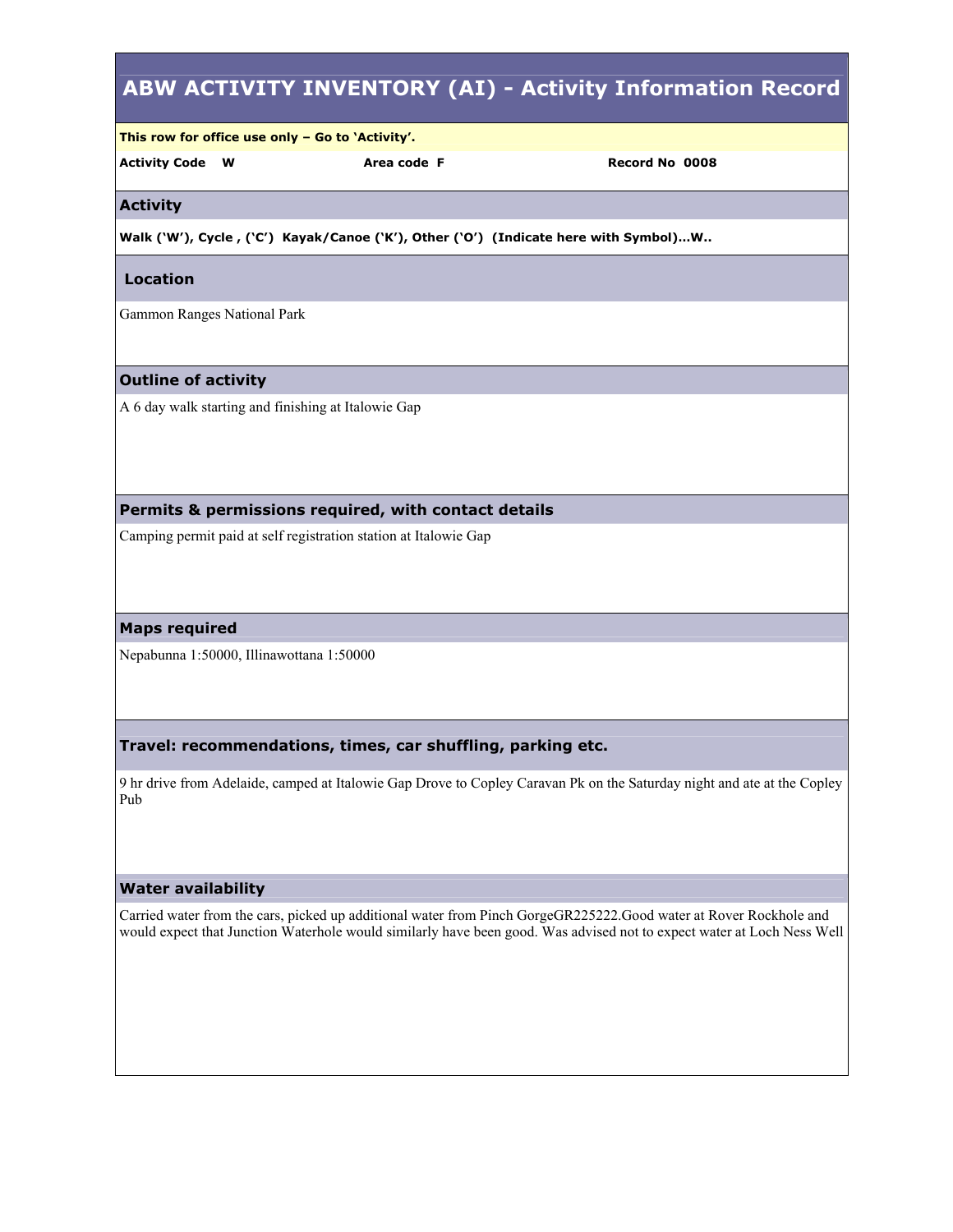## **Restrictions (fires, gates etc.)**

None

#### **Route overview**

(1)Italowie Gap to camp in Wildflower Ck GR210279. (2)W up creek to Wildflower Saddle, Dropped packs and climbed Cleft Peak. Picked up packs and continued down into South Branch to camp at GR181280, obtained water at Rover Rockhole. (3)Day walk up The Terraces to Prow Point GR164304(4)Carried water to water dump at GR189259(5)Down South Branch, picked up water drop and up Amphitheatre Ck to camp on Breaking Wave(6) E along ridge to Mt Mckinley Bluff, S down spur to Basin and down Dr Chewings Ck to car

#### **Campsites used & possible alternatives**

### **Walk Ratings (indicate rating below where indicated ..eg 'SMMQ' )**

| <b>Distance</b> | S: Short, 0-9 km      | M: Medium, 10-17 km            | $L:$ Long, $18+$ km                |
|-----------------|-----------------------|--------------------------------|------------------------------------|
| Gradient        | E: Undulating         | M: Steep                       | H: Very steep/exposed              |
| Terrain         | E: Track/open, 4 km/h | M: Medium scrub,<br>$2-4$ km/h | H: Heavy scrub/rock,<br>$0-2$ km/h |
|                 |                       |                                |                                    |

**Qualifying? ( Q )** Insert Activity Rating here…..M,H, H

## **Supplementary information (Insert below, if required)**

Light rain on the black rock in The Terraces totally removed foot traction. Cleft Peak is the better option on a wet day! My original plan was to dump water at Scree CK GR212261camp there the next night and do a traverse of Mt McKinley Bluff on the last day.

**Note: This activity outline has been compiled from information provided by ABW members. Its accuracy is subject to variations in individual members' observations, climate and weather conditions, land and ownership, accessibility, national park rules and permits.** 

**Members should not rely on this information but use it as a guide and supplement it with their own research as appropriate.** 

**While all endeavours will be made to ensure that the information is kept current, it is the responsibility of the member using this document to determine whether it is the most up to date version.** 

| <b>Creation date</b> | 270809 | <b>Created by</b> | <sup>1</sup> John Callinan |
|----------------------|--------|-------------------|----------------------------|
| Last updated         |        | <b>Updated by</b> |                            |